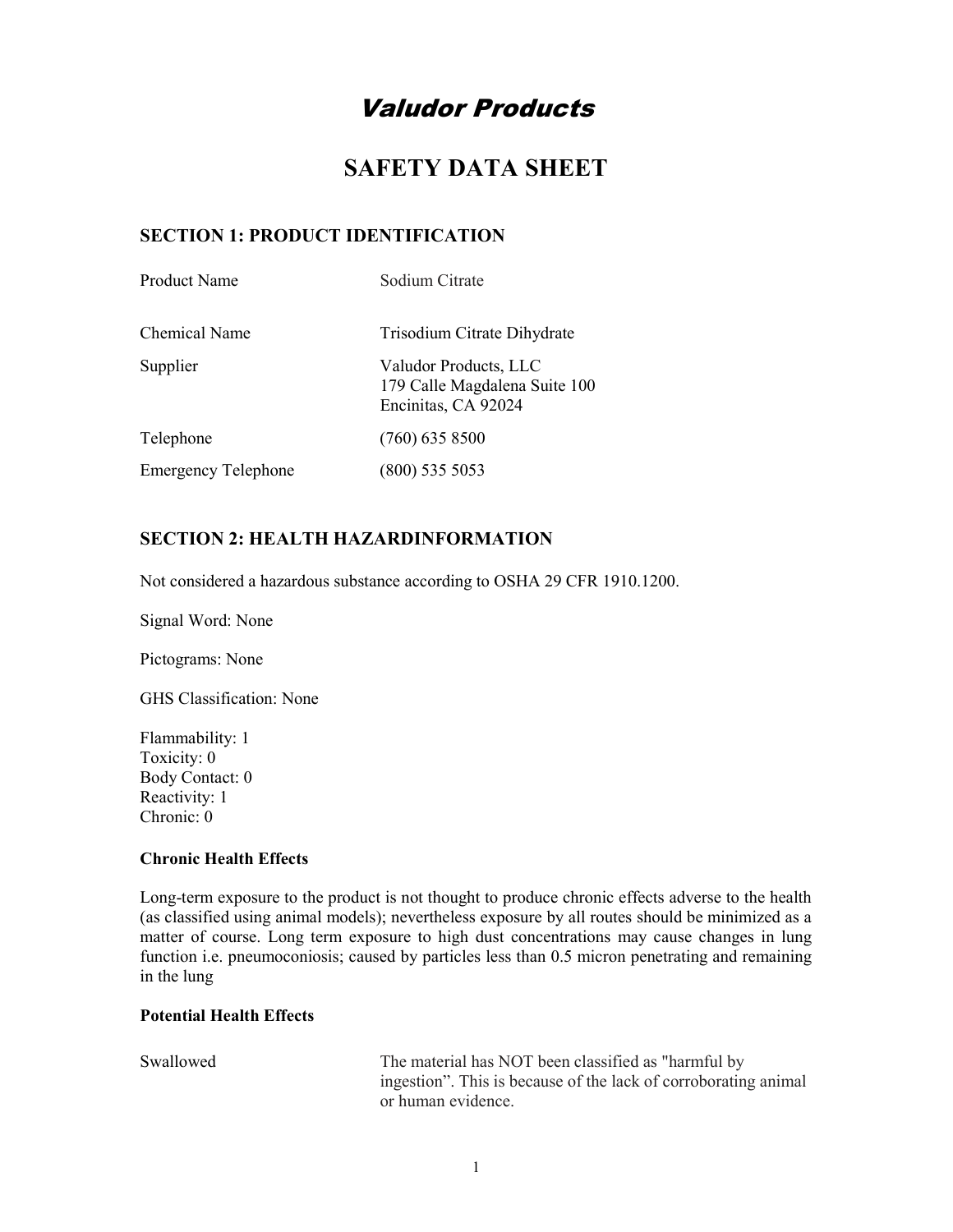| Eye     | Although the material is not thought to be an irritant, direct<br>contact with the eye may cause transient discomfort<br>characterized by tearing or conjunctival redness (as with<br>windburn). Slight abrasive damage may also result.                                                                                                                                                                                                                                                                                       |
|---------|--------------------------------------------------------------------------------------------------------------------------------------------------------------------------------------------------------------------------------------------------------------------------------------------------------------------------------------------------------------------------------------------------------------------------------------------------------------------------------------------------------------------------------|
| Skin    | The material is not thought to produce adverse health effects<br>or skin irritation following contact (as classified using animal<br>models). Nevertheless, good hygiene practice requires that<br>exposure be kept to a minimum and that suitable gloves be<br>used in an occupational setting.                                                                                                                                                                                                                               |
| Inhaled | The material is not thought to produce adverse health effects<br>or irritation of the respiratory tract (as classified using animal<br>models). Nevertheless, good hygiene practice requires that<br>exposure be kept to a minimum and that suitable control<br>measures be used in an occupational setting. Persons with<br>impaired respiratory function, airway diseases and conditions<br>such as emphysema or chronic bronchitis, may incur further<br>disability if excessive concentrations of particulate are inhaled. |

# SECTION 3: COMPOSITION AND INFORMATION ON INGRIDIENTS.

| Component      | <b>CAS-NO</b> | Weight % |
|----------------|---------------|----------|
| Sodium Citrate | 6132-04-3     | >95      |

# SECTION 4: FIRST AID MEASURES

| Ingestion  | Immediately give a glass of water. $\cdot$ First aid is not generally<br>required. If in doubt, contact a Poisons Information Center or a<br>doctor.                 |
|------------|----------------------------------------------------------------------------------------------------------------------------------------------------------------------|
| Skin       | If skin or hair contact occurs: $\cdot$ Flush skin and hair with<br>running water (and soap if available). $\cdot$ Seek medical attention<br>in event of irritation. |
| Eyes       | If this product comes in contact with eyes: $\cdot$ Wash out<br>immediately with water. · If irritation continues, seek medical<br>attention.                        |
| Inhalation | If fumes or combustion products are inhaled remove from<br>contaminated area. $\cdot$ Other measures are usually unnecessary.                                        |

## SECTION 5: FIRE-FIGHTING MEASURES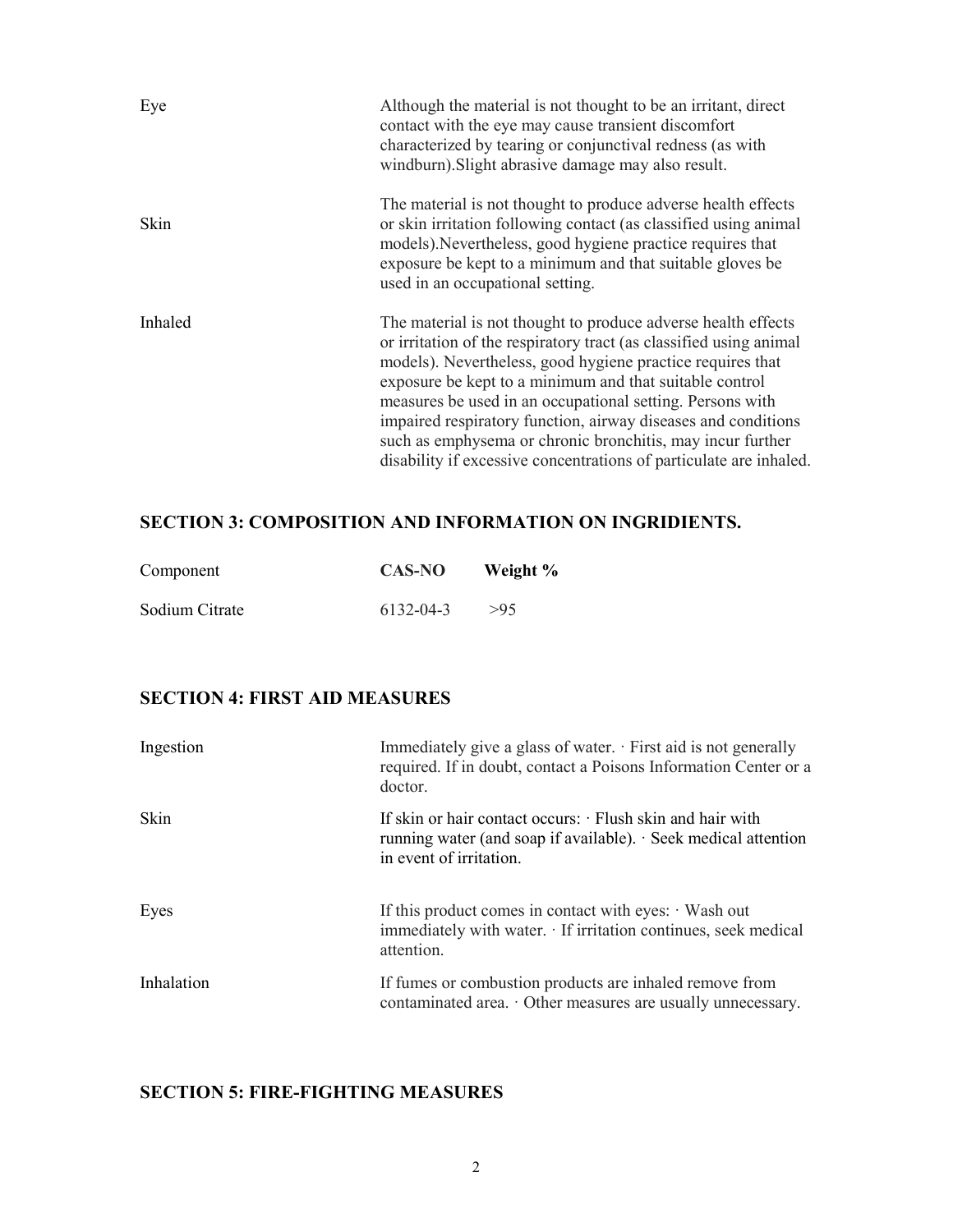| Vapour Pressure (mmHG):<br>Upper Explosive Limit $(\%):$<br>Specific Gravity (water=1):<br>Lower Explosive Limit $(\% )$ : | Negligible<br>Not available.<br>1.76<br>Not available.                                                                                                                                                                                                                                                                                                                                                                                                                                                                                                                                                             |
|----------------------------------------------------------------------------------------------------------------------------|--------------------------------------------------------------------------------------------------------------------------------------------------------------------------------------------------------------------------------------------------------------------------------------------------------------------------------------------------------------------------------------------------------------------------------------------------------------------------------------------------------------------------------------------------------------------------------------------------------------------|
| <b>Extinguishing Media</b>                                                                                                 | Foam. Dry chemical powder                                                                                                                                                                                                                                                                                                                                                                                                                                                                                                                                                                                          |
| Fire Fighting                                                                                                              | Alert Emergency Responders and tell them location and nature<br>of hazard. Wear breathing apparatus plus protective gloves.                                                                                                                                                                                                                                                                                                                                                                                                                                                                                        |
| General Fire Hazards/Hazardous<br>Combustible Products                                                                     | Combustible solid which burns but propagates flame with<br>difficulty. Avoid generating dust, particularly clouds of dust in<br>a confined or unventilated space as dusts may form an<br>explosive mixture with air, and any source of ignition, i.e.<br>flame or spark, will cause fire or explosion. Dust clouds<br>generated by the fine grinding of the solid are a particular<br>hazard; accumulations of fine dust may burn rapidly and<br>fiercely if ignited. Combustion products include: carbon<br>monoxide (CO), carbon dioxide (CO2), other pyrolysis<br>products typical of burning organic material. |
| Fire Incompatibility                                                                                                       | Avoid contamination with oxidizing agents i.e. nitrates,<br>oxidizing acids, chlorine bleaches, pool chlorine etc. as                                                                                                                                                                                                                                                                                                                                                                                                                                                                                              |

### SECTION 6: ACCIDENTAL RELEASE MEASURES

| Minor Spills | Clean up all spills immediately.<br>Avoid contact with skin and eyes.                                                  |
|--------------|------------------------------------------------------------------------------------------------------------------------|
| Major Spills | Clear area of personnel and move upwind.<br>Alert Emergency Responders and tell them location and nature<br>of hazard. |

ignition may result.

# SECTION 7: HANDLING AND STORAGE

| Handling | Limit all unnecessary personal contact. Wear protective                                                                 |
|----------|-------------------------------------------------------------------------------------------------------------------------|
|          | clothing when risk of exposure occurs. Empty containers may                                                             |
|          | contain residual dust which has the potential to accumulate                                                             |
|          | following settling. Such dusts may explode in the presence of                                                           |
|          | an appropriate ignition source.                                                                                         |
|          | Do NOT cut, drill, grind or weld such containers.                                                                       |
|          | In addition ensure such activity is not performed near full,<br>partially empty or empty containers without appropriate |
|          | workplace safety authorization or permit.                                                                               |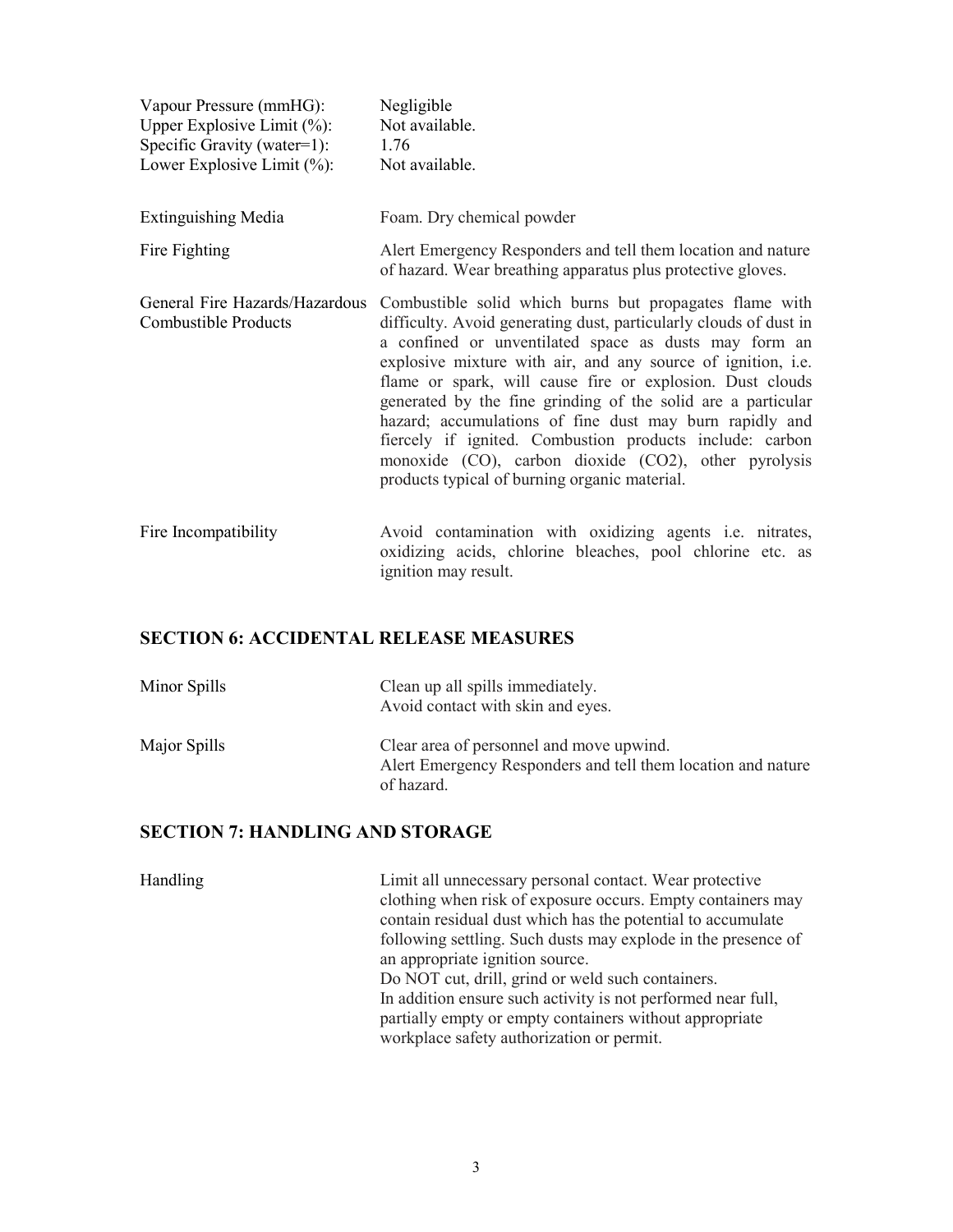Recommended Storage Methods Lined metal can, Lined metal pail/drum. Plastic pail.

Storage Requirements Observe manufacturer's storing and handling recommendations.

### SECTION 8: EXPOSURE CONTROLS AND PERSONAL PROTECTION INFORMATION

| <b>Engineering Controls</b> | Local exhaust ventilation is required where solids are handled<br>as powders or crystals; even when particulates are relatively<br>large, a certain proportion will be powered by mutual friction.<br>Exhaust ventilation should be designed to prevent<br>accumulation and recirculation of particulates in the<br>workplace.                                                                                                                                                                                                                                                                             |
|-----------------------------|------------------------------------------------------------------------------------------------------------------------------------------------------------------------------------------------------------------------------------------------------------------------------------------------------------------------------------------------------------------------------------------------------------------------------------------------------------------------------------------------------------------------------------------------------------------------------------------------------------|
| <b>Personal Protection</b>  | RESPITRATOR: Consult your EHS staff for<br>recommendations.<br>EYE: Safety glasses with side shields. Chemical goggles.<br>HANDS/FEET: Suitability and durability of glove type is<br>dependent on usage. Important factors in the selection of<br>gloves include: such as: frequency and duration of contact,<br>chemical resistance of glove material, glove thickness and<br>dexterity.<br>Select gloves tested to a relevant standard (e.g. Europe EN<br>374, US F739).                                                                                                                                |
|                             | · When prolonged or frequently repeated contact may occur, a<br>glove with a protection class of 5 or higher (breakthrough time<br>greater than 240 minutes according to EN 374) is<br>recommended.<br>When only brief contact is expected, a glove with a<br>protection class of 3 or higher (breakthrough time greater than<br>60 minutes according to EN 374) is recommended.<br>· Contaminated gloves should be replaced. Gloves must only<br>be worn on clean hands. After using gloves, hands should be<br>washed and dried thoroughly. Application of a non-perfumed<br>moisturizer is recommended. |
|                             | Experience indicates that the following polymers are suitable<br>as glove materials for protection against undisolved, dry<br>solids, where abrasive particles are not present.<br>· polychloroprene<br>· nitrile rubber<br>· butyl rubber<br>· fluorocaoutchouc<br>· polyvinyl chloride<br>Gloves should be examined for wear and/ or degradation<br>constantly.                                                                                                                                                                                                                                          |

## SECTION 9: PHYSICAL AND CHEMICAL PROPERTIES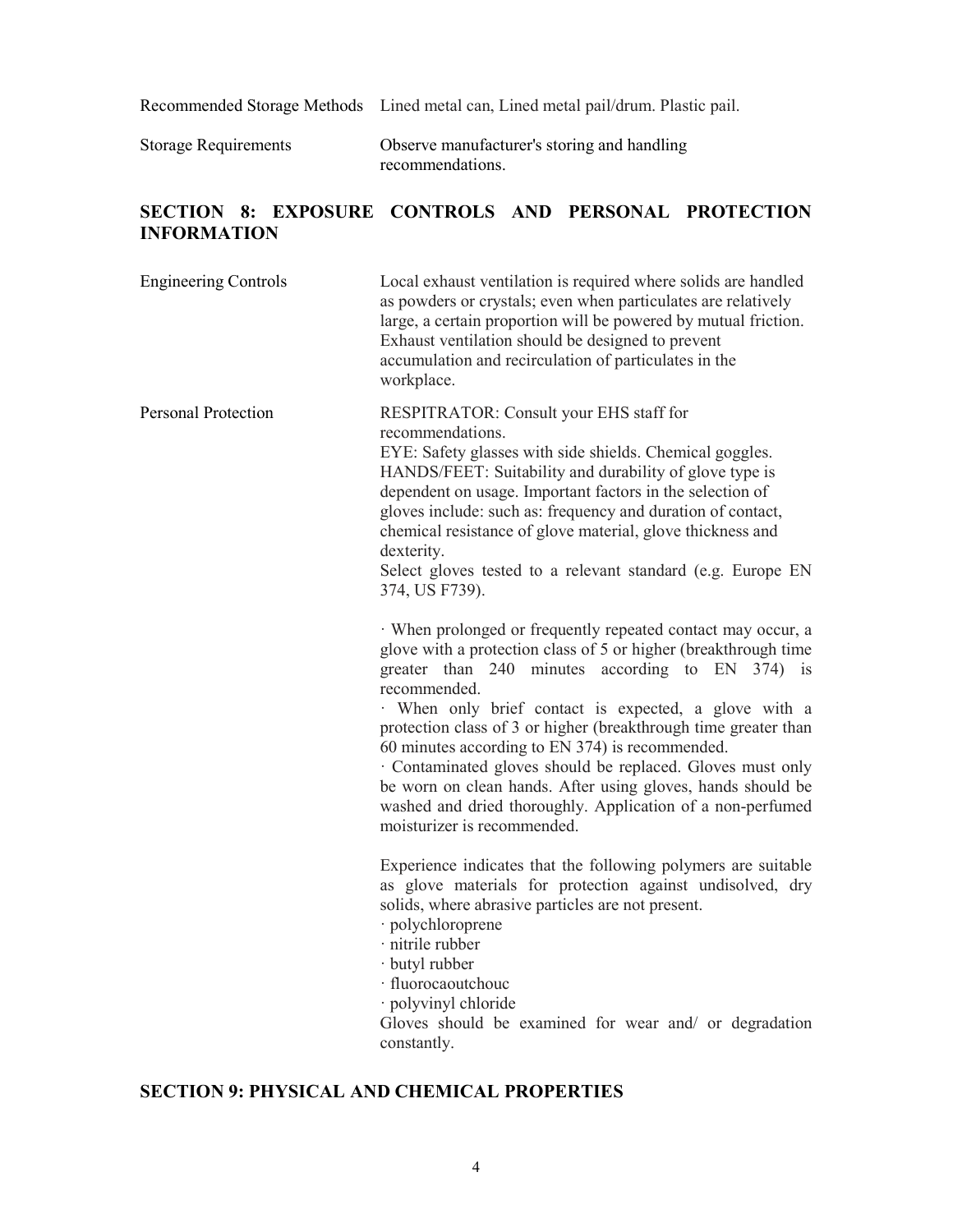| Appearance                         | White, odorless crystals, granules or powder. Highly soluble in<br>water. Solubility = $720$ gram /liter. Cool, saline taste. Insoluble<br>in alcohol. Reverts to anhydrous form above 150 deg. C. |
|------------------------------------|----------------------------------------------------------------------------------------------------------------------------------------------------------------------------------------------------|
| <b>State</b>                       | Solid. Divided solid. Mixes with water.                                                                                                                                                            |
| Melting Range $(°F)$               | 302 loses water                                                                                                                                                                                    |
| Specific Gravity                   | 1.76                                                                                                                                                                                               |
| $pH(1\%$ solution)                 | Approx. 8                                                                                                                                                                                          |
| Decomposition Temp $({}^{\circ}F)$ | 446                                                                                                                                                                                                |
| Volatile Component (%vol)          | Nil @ 38 C.                                                                                                                                                                                        |
| Molecular Weight                   | 294.10 hydrate                                                                                                                                                                                     |
| Solubility                         | Soluble                                                                                                                                                                                            |

#### SECTION 10: STABILITY

| Conditions Contributing To | Product is considered stable and hazardous polymerization                                                                                                                      |
|----------------------------|--------------------------------------------------------------------------------------------------------------------------------------------------------------------------------|
| Instability                | will not occur                                                                                                                                                                 |
| Storage Incompatibility    | Avoid contamination of water, foodstuffs, feed or seed.<br>Avoid reaction with oxidizing agents.<br>For incompatible materials - refer to Section 7 - Handling and<br>Storage. |

### SECTION 11: TOXICOLOGICAL INFORMATIUON

Toxicity And Irritation Unless otherwise specified data extracted from RTECS - Register of Toxic Effects of Chemical Substances. Intravenous (rabbit) LD50: 449 mg/kg For citric acid (and its inorganic citrate salts) Based on many experimental data in animals and on human experience, citric acid is of low acute toxicity. The NOAEL for repeated dose toxicity for rats is 1200 mg/kg/d. The major, reversible (sub) chronic toxic effects seem to be limited to changes in blood chemistry and metal absorption/excretion kinetics. Citric acid is not suspected of being a carcinogen nor a reprotoxic or teratogenic agent. The NOAEL for reproductive toxicity for rats is 2500 mg/kg/d. Further, it is not mutagenic in vitro and in vivo. Also, the sensitizing potential is seen as low. In contrast, irritation, in particular of the eyes but also of the respiratory pathways and the skin, is the major toxicological hazard presented by citric acid.

### SECTION 12: ECOLOGICAL INFORMATION